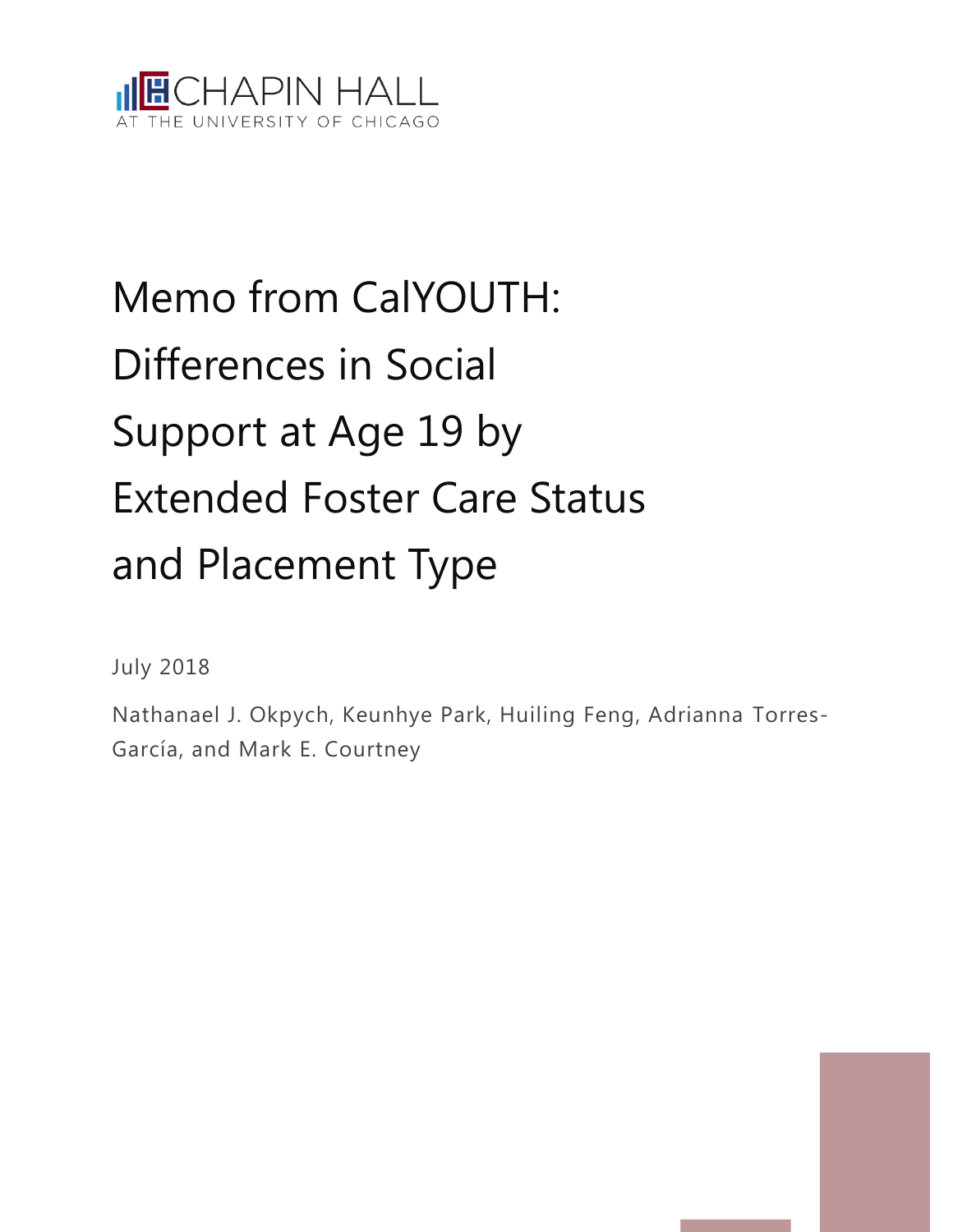#### **Recommended Citation**

Okpych, N. J., Park, K., Feng, H., Torres-García, A., & Courtney, M. E. (2018). *Memo from CalYOUTH: Differences in social support at age 19 by extended foster care status and placement type*. Chicago, IL: Chapin Hall at the University of Chicago.

#### **Related Publications**

Courtney, M. E. & Okpych, N. J. (2017). *Memo from CalYOUTH: Early Findings on the Relationship between Extended Foster Care and Youths' Outcomes at Age 19*. Chicago, IL: Chapin Hall at the University of Chicago.

## **Acknowledgement**

We would like to recognize our project funders: the Conrad N. Hilton Foundation, the Reissa Foundation, the Walter S. Johnson Foundation, the Zellerbach Family Foundation, and the William T. Grant Foundation.

#### **Disclaimer**

The findings reported herein were performed with the permission of the California Department of Social Services. The opinions and conclusions expressed herein are solely those of the authors and should not be considered as representing the policy of the collaborating agency or any agency of the California government.

Chapin Hall is an independent policy research center at the University of Chicago focused on providing public and private decision-makers with rigorous data analysis and achievable solutions to support them in improving the lives of children, families and communities.

Chapin Hall partners with policymakers, practitioners, and philanthropists at the forefront of research and policy development by applying a unique blend of scientific research, real-world experience, and policy expertise to construct actionable information, practical tools, and, ultimately, positive change for children and families.

**© 2018 Chapin Hall at the University of Chicago**

**Chapin Hall at the University of Chicago**

**1313 East 60th Street**

**Chicago, IL 60637**

**chapinhall.org**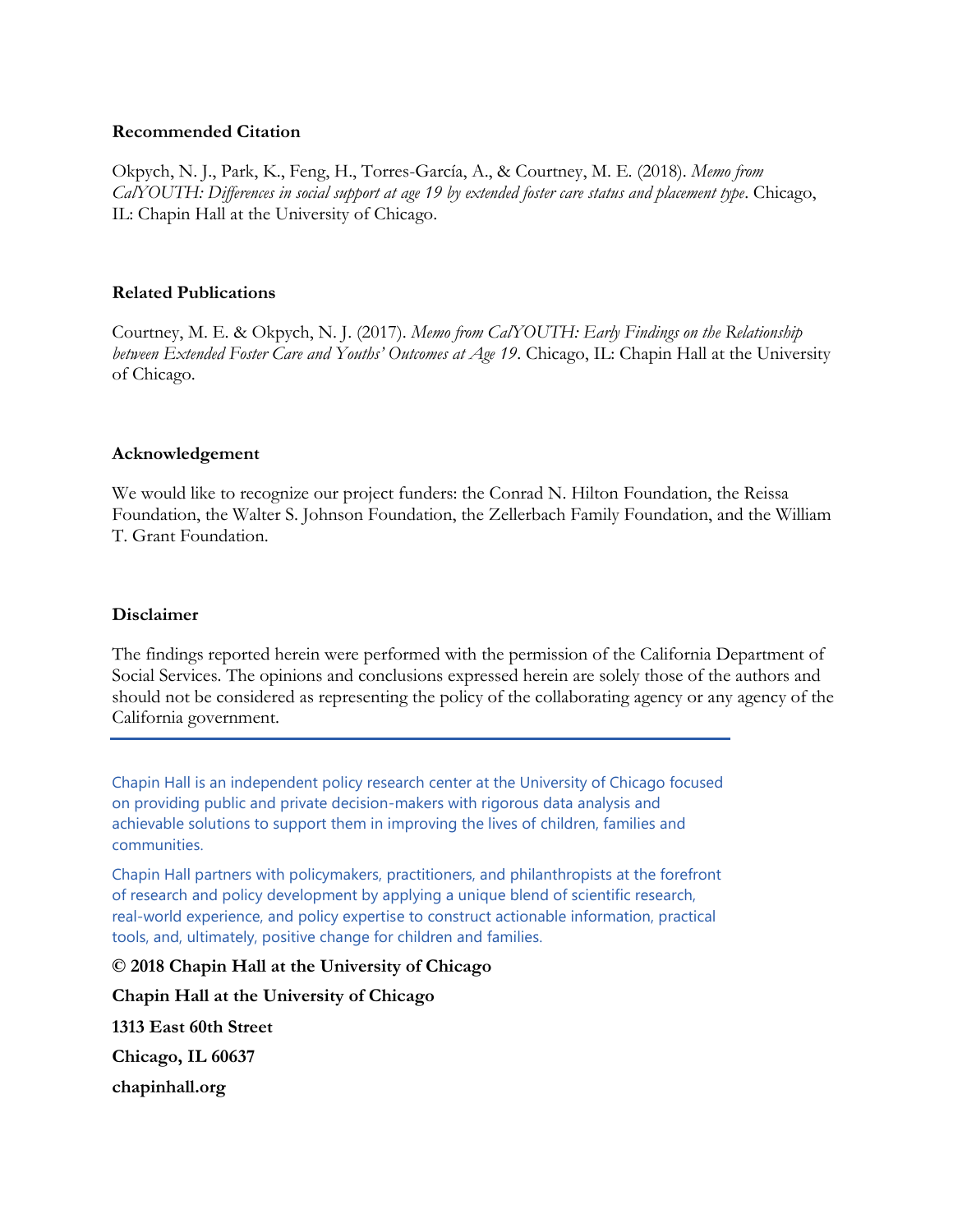# **Introduction**

For young people in foster care, social support is important for promoting resiliency and self-esteem and decreasing the impact of negative life events during the transition to adulthood (Collins, Spencer, & Ward, 2010; Hiles, Moss, Wright, & Dallos, 2013; Stein, 2008; Van Breda & Dickens, 2015). Late adolescence and the early years of emerging adulthood is a critical time for foster youth. During this time, youth are finishing high school, starting a college education or vocational training, searching for full-time employment, and preparing to live on their own. Unlike most young people in their late teens and early 20s who fall back on their parents for emotional and material support, young people transitioning out of foster care may not have parents to turn to (Fowler, Toro, & Miles, 2009; Toro, Dworsky, & Fowler, 2007). Instead, foster youth primarily rely on support from their peers, siblings, and extended family, as well as individuals they encounter in the foster care system, such as foster parents, program staff, social workers, and advocates (Collins, Paris, & Ward, 2008; Collins et al., 2010; Courtney et al., 2005; Daining & DePanfilis, 2007; Jones & Kruk, 2005; Perez & Romo, 2011; Samuels & Pryce, 2008; Toro et al., 2007). In this context, giving youth the option to remain in foster care past age 18 may impact the amount and quality of social support they have at their disposal as they transition to adulthood. Beyond meeting their material needs for housing and other necessities, extended foster care may put youth in continued contact with adults who they can turn to for emotional support, practical assistance, and advice.

To date, about half of U.S. states have opted to extend the age limit of foster care from 18 to 21. California was an early adopter of federally subsidized extended foster care. Beginning in 2012, youth who were still in foster care in California on their 18th birthday had the option of remaining in care until their 21st birthday. Since federally funded extended care is relatively new, researchers have yet to examine how the extra time in care may impact foster youths' social support. The CalYOUTH Study provides a unique opportunity to examine differences in social support between those who remained in care past age 18 and those who were no longer in care.

The amount, types, and sources of social support of foster youth in extended care may also be influenced by the type of placement in which they are living. In California, two new types of placements were created for youth who remained in care past age 18 (nonminor dependents). In addition to the typical types of placements available to children and adolescents in foster care (e.g., relative and nonrelative foster homes, congregate care facilities), nonminor dependents are also eligible to reside in Supervised Independent Living Placements (SILPs) and Transitional Housing Placements (THPs). SILPs offer the most autonomy, where foster youth reside on their own or with roommates in a residence approved by their caseworker (e.g., an apartment or college dormitory). THPs provide more structure, supervision, and support to youth who may not be ready to live independently. Youth in THPs live in shared or scattered-site apartments and are provided with a range of psychoeducational and independent living skills training to prepare them for greater autonomy. In this regard, the amounts and types of social support available to foster youth may vary depending on the type of placement they are living in. However, to our knowledge, these differences have yet to be examined.

This memo investigates two questions that pertain to extended foster care and social support. First, are there differences in the types and sources of social support between young people who remain in care past age 18 and young people who exit care? Second,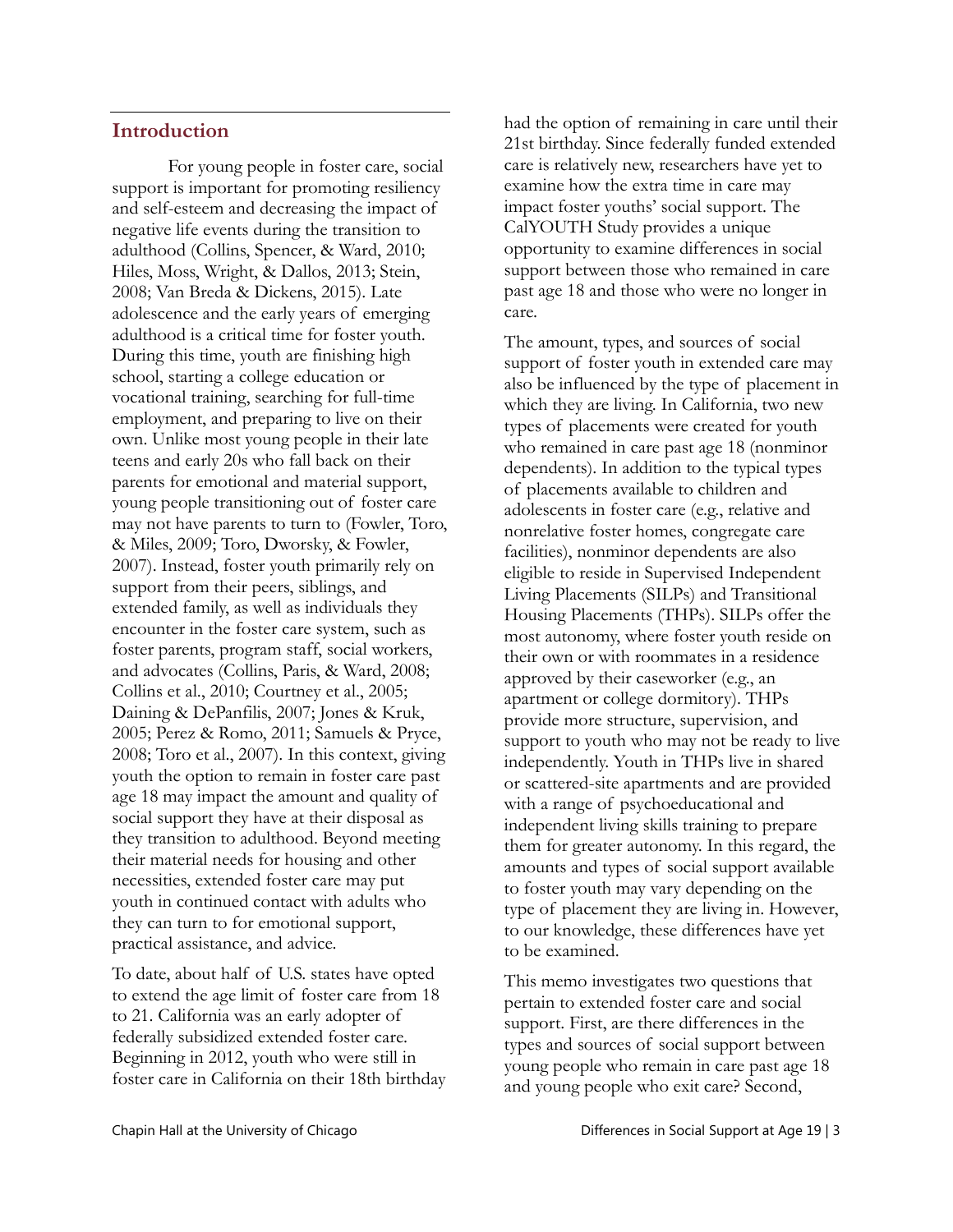among nonminor dependents, are there differences in the types and sources of social support between youth living in different placement types? To answer these questions, we analyzed data collected from CalYOUTH participants when they were 19 years old. This memo draws on findings from a more extensive peer-reviewed journal article published in a special issue of the *Longitudinal and Life Course Studies (LLCS): International Journal* (Okpych, Feng, Park, Torres-García, & Courtney, 2018). In the article, social support differences by placement type were also examined when participants were 17 years old. We encourage readers interested in a more thorough and detailed account of the research methods and findings reported in this memo to read the *LLCS* article.

## **Study Methods**

Data for this memo come from participants in the California Youth Transitions to Adulthood Study (CalYOUTH; Courtney, Charles, Okpych, Napolitano, & Halsted, 2014). CalYOUTH includes a representative sample of adolescents in California foster care who were between the ages of 16.75 and 17.75 years old in late 2012 and who had been in care for at least 6 months. The first wave of interviews was conducted in 2013, when most respondents were 17 years old (*n* = 732) and the second wave of interviews was conducted in 2015 when most respondents were 19 years old ( $n = 611$ ). The sample used for the current memo includes young people who participated in both interview waves (*n* = 611).<sup>1</sup> Information gathered from CalYOUTH interviews was linked to state child welfare administrative data to cross-check youths' self-reported foster care status and placement type. See Courtney et al. (2014) and Courtney

 $\overline{a}$ 

et al. (2016) for more information on the Wave 1 and Wave 2 interviews, respectively.

The main outcomes for this memo were measures of respondents' social support at age 19 that were collected during the Wave 2 interviews. First, youth were asked about the *adequacy* of different types of social support. Respondents were asked whether they had enough people to turn to for the following three types of social support: (1) emotional support (e.g., having individuals to talk about personal or private matters or things that worried them); (2) tangible support (e.g., having individuals who would run an errand for them, lend them money, food or clothing, or take them somewhere they needed to go); and (3) advice/guidance. The original response choices included "enough people you can count on," "some but not enough people you can count on," and "no one you can count on." In this analysis, measures of the adequacy of support were created for each support type, which distinguished between youths reporting "enough support" and youths reporting "not enough support" or "no support."

Chapin Hall at the University of Chicago **Differences** in Social Support at Age 19 | 4 The second set of outcomes pertained to the *sources* of social support—that is, the kinds of people that youth turned to for support. Information on sources of social support was gathered from a modified version of the Social Support Network Questionnaire (SSNQ; Gee & Rhodes, 2007). During the CalYOUTH interviews, we asked participants to identify specific individuals they can turn to if in need of emotional support, tangible support, and advice/guidance. We then asked youth to classify their relationship to each individual they nominated. For each of the three support types, youth could nominate up to three individuals, and an individual could be nominated for more than one support type. In total, a respondent could name up to nine distinct individuals across social support types. In this analysis, we classified nominees into three groups: (1) *professionals* (caseworkers, foster parents and group home staff, teachers,

<sup>1</sup> We did not find any statistically significant differences in any of the measures examined in this memo between the youths who we were able to interview at both waves and the youths who only completed Wave 1 interviews.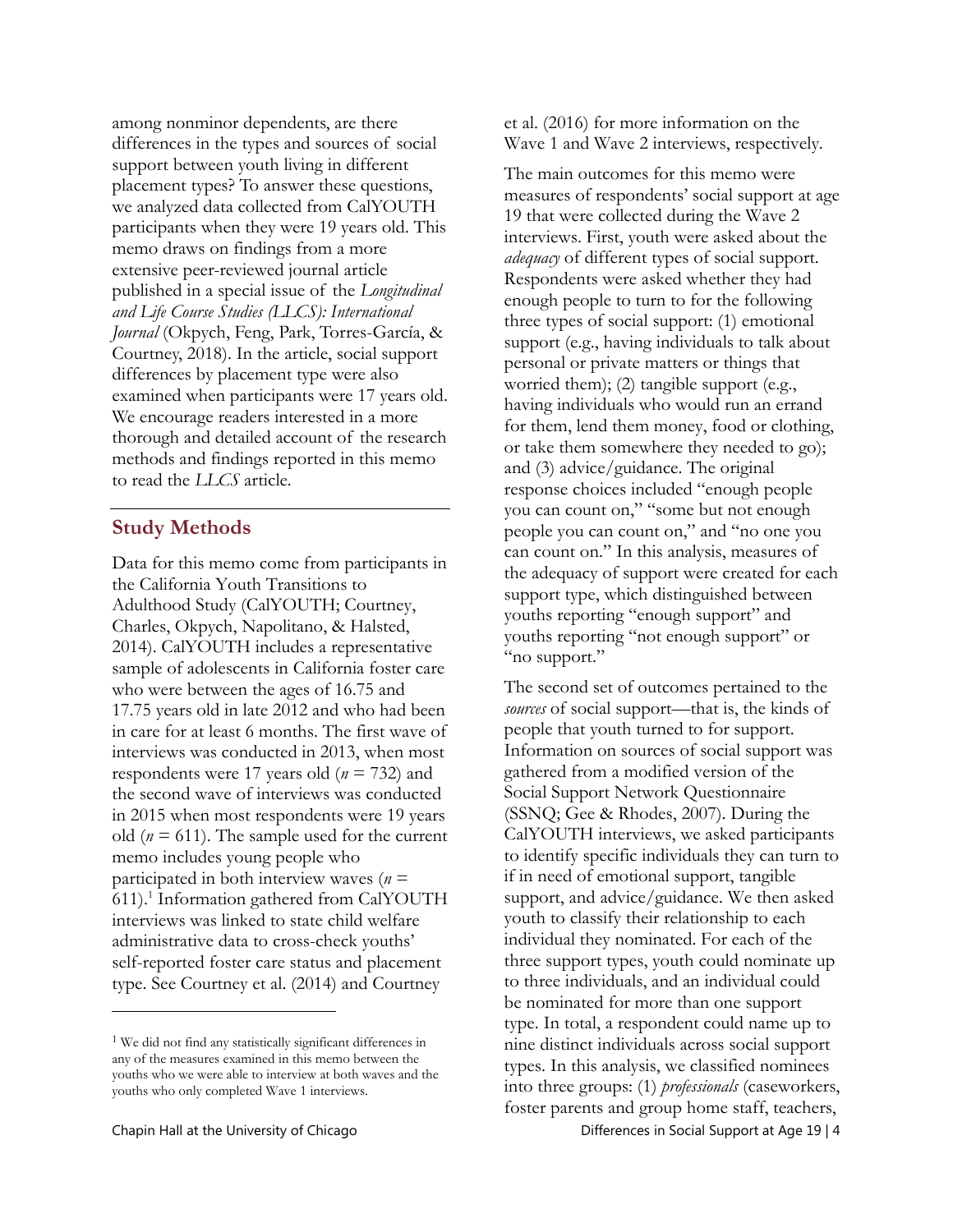school counselors, therapists/counselors, mentors, and other professionals), (2) *relatives* (siblings, biological parents, stepparents, aunts/uncles, cousins, and grandparents), and (3) *peers* (friends, coworkers, classmates, and romantic partners). For each of the three groups of nominees, a variable was created to indicate whether or not the youth nominated at least one person from that group.

In the analyses presented below, we examine whether social support varied by extended foster care status at age 19 and by placement type at age 19 (only among respondents still in care). In terms of extended care status, we compared youths who were still in care at the time of their Wave 2 interview with youths who were no longer in care at the Wave 2 interview. Over three-quarters of respondents (77%) were still in care at the time of their Wave 2 interview. In terms of placement type, respondents' foster care living situations at their Wave 2 interview included six options: nonrelative foster home, relative foster home, therapeutic foster care (TFC), supervised independent living placement (SILP), transitional housing placement (THP+FC), and other placements (congregate care, guardian home, court specified home, jail/prison, and hospital/rehab).

In the Findings section, we first summarize the general characteristics of the respondents at age 19, including information on their social support, foster care status, and placement type. Next, we test whether youths' extended foster care status and placement type are each associated with the adequacy and sources of their social support. One shortcoming of these analyses is that youths' preexisting differences at age 17 could be

driving differences in their social support at age 19. For example, youth who wound up staying in care until age 19 could have had more adequate social support than youth who left care (even before extended foster care came into play). These preexisting differences in social support could account for social support differences later on. In the final part of our analyses, to address these concerns, we investigate whether differences in social support by extended care status and by placement type still remain after statistically controlling for several preexisting characteristics of the youth. These preexisting characteristics were measured at Wave 1, when nearly all of the participants were 17 years old. The control variables in these analyses include the following: youth demographic characteristics, social support,<sup>2</sup> placement type, parental contact during the past year, depression, and externalizing behavior problems. Logistic regression was used for these analyses. In all of the findings reported in this memo, survey weights were applied to take into account features of the sampling design and rates of nonresponse. See Okpych and colleagues (2018) for more information on the research methods.

## **Findings**

 $\overline{a}$ 

Table 1 displays characteristics of youths in the sample at age 19. At the time of their Wave 2 interviews, over three-fourths of the respondents were still in care. Among the youths in care, about one in three were living in a SILP and one in five were living in a THP. The rest of the youths were living in a foster home or another type of placement. In terms of having "enough" people to turn to for support, the greatest proportion of

<sup>2</sup> The Wave 1 social support measure that was statistically controlled matched the Wave 2 social support measure being evaluated. For example, when examining the adequacy of youths' emotional support at Wave 2, we controlled for the adequacy of their social support at Wave 1.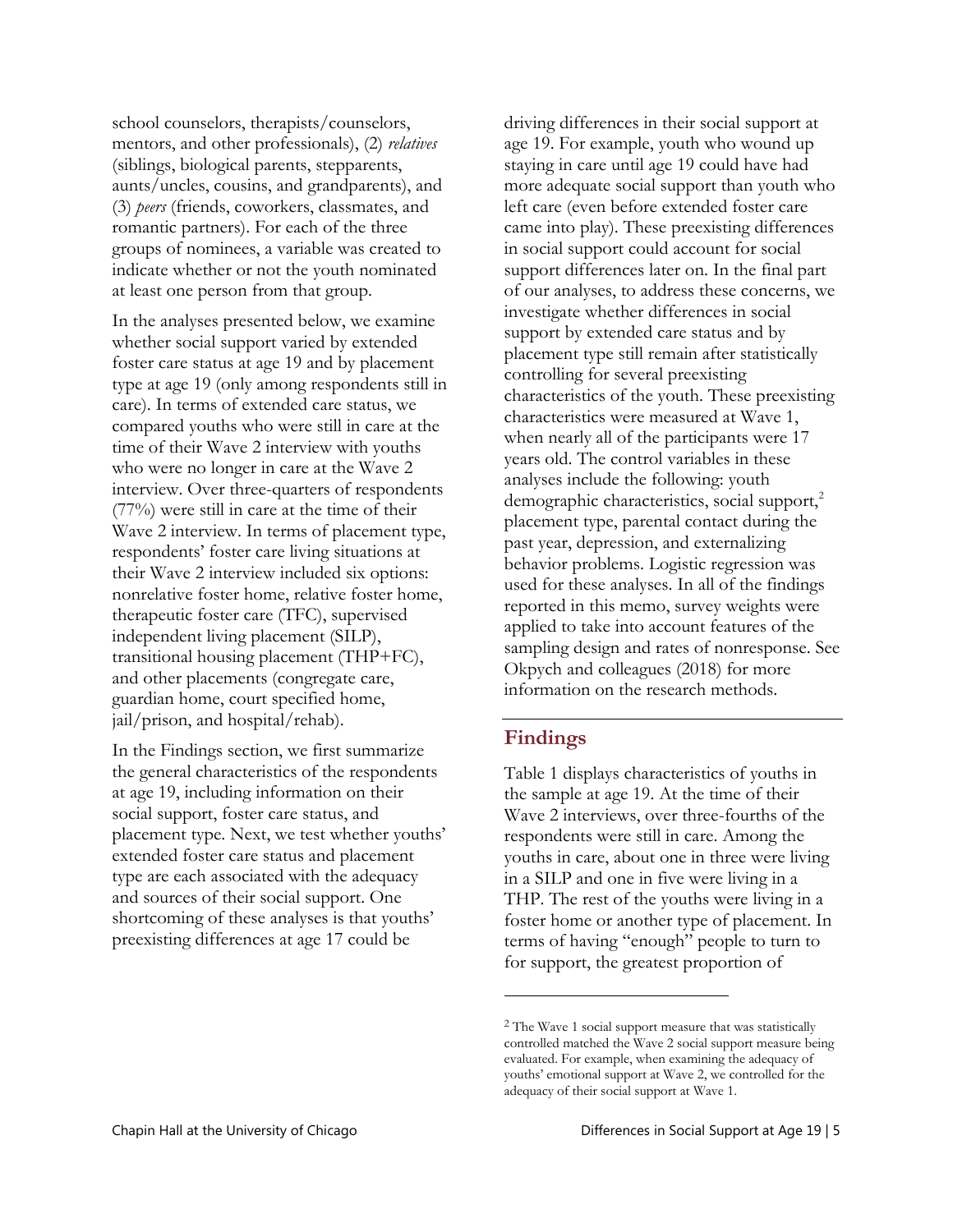respondents felt they had adequate advice/guidance support, followed by emotional support and tangible support. Family members and peers were the most common sources of support, with about 70 percent of youths nominating at least one family member and about 70 percent nominating at least one peer. Professionals were relied on at much lower rates than family and peers; fewer than one in three youths nominated a professional as a support figure.

#### **Table 1. Placement Type and Social**  Support at Age 19 ( $n = 611$ , unweighted  $n$ , **weighted %)**

| Foster care status                     |      |
|----------------------------------------|------|
| Still in care at Wave 2 $\binom{0}{0}$ | 77.3 |
| Placement type $^{\alpha}$ (%)         |      |
| Therapeutic foster care home           | 9.1  |
| Nonrelative foster home                | 13.1 |
| Relative foster home                   | 22.5 |
| SILP                                   | 31.4 |
| THP+FC                                 | 19.2 |
| Other                                  | 4.8  |
| Youths' perceived adequacy of          |      |
| types of social support $(\%)$         |      |
| Emotional support                      | 58.4 |
| Tangible support                       | 53.3 |
| Advice/guidance                        | 65.1 |
| Sources of social support              |      |
| (nominated at least 1)                 |      |
| Professionals $(\%)$                   | 28.4 |
| Family members (%)                     | 69.8 |
| Peers $(\%)$                           | 68.3 |

<sup>a</sup>Includes only youths still in care at Wave 2 (*n*  $= 477$ 

The first research question is addressed in Table 2, which compares in-care youths and out-of-care youths in terms of their social support at age 19. Statistically significant differences were found in a few areas. Significantly greater proportions of in-care youths than out-of-care youths reported that they had enough people to turn to for tangible support and for advice/guidance. In both

cases, the differences were greater than 10 percentage points. A more striking difference was found in answers about nominating a professional as a support figure. In-care youths (34%) were more than four times as likely as out-of-care youths (8%) to identify a professional as someone they turned to for one or more types of support. The proportions of in-care and out-of-care youths who nominated family members and peers as support were similar and not significantly different.

Although not displayed here, we tested whether these significant differences by extended care status remained after controlling for preexisting characteristics, most notably prior social support. Care status differences in tangible support, advice/guidance, and nominating a professional that were reported earlier remained statistically significant  $(p < .05$ for the adequacy of tangible support and adequacy of advice/guidance,  $p < .001$  for nominating a professional as a support figure). Since child welfare workers were included in the "professional" group, we were concerned that the care status differences may have been due to in-care youths nominating their child welfare worker. However, when we conducted the analysis after removing child welfare workers, the results were essentially unchanged. See Okpych and colleagues (2018) for results of the regression analyses.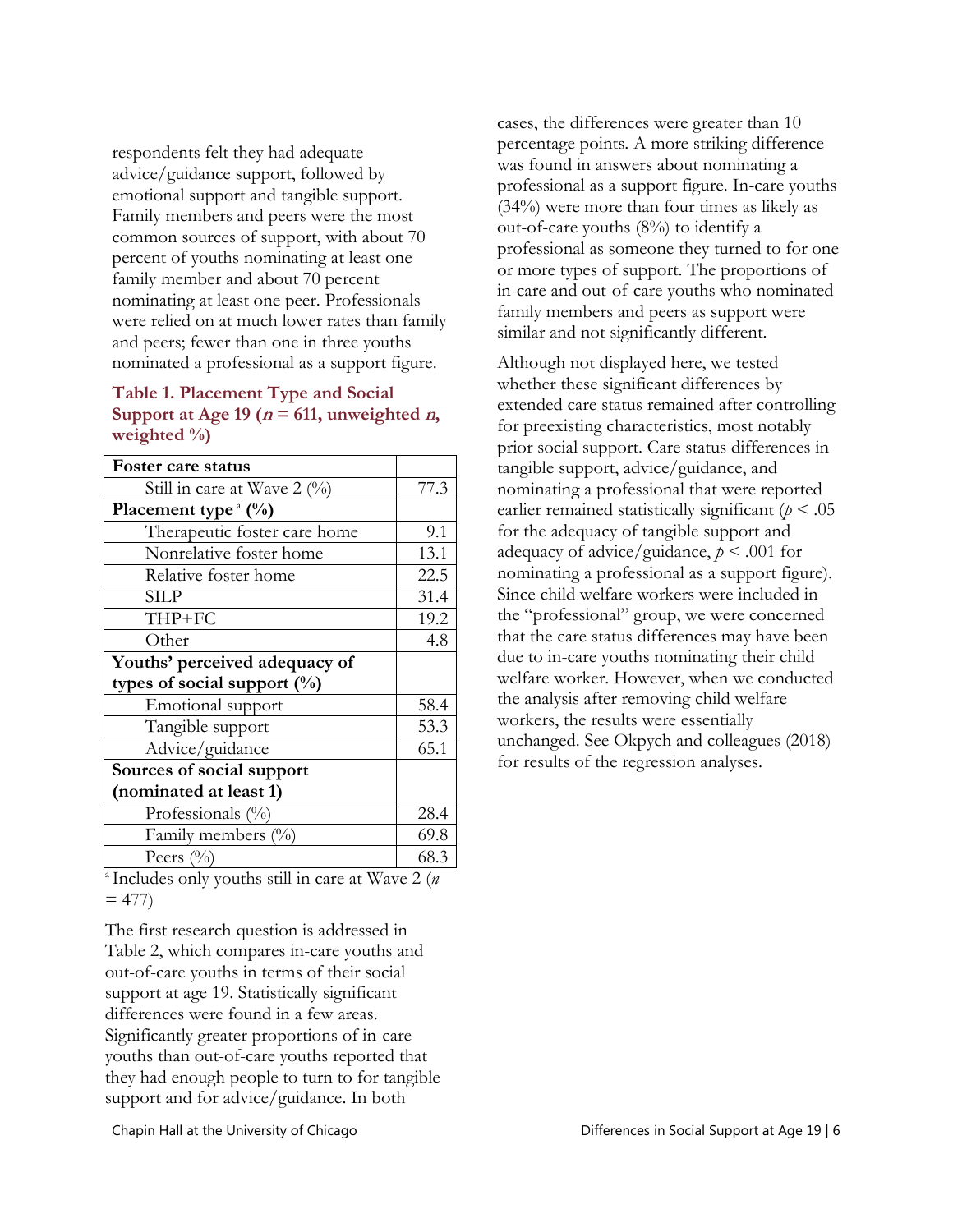|                                                         | Out of care | In care     |           |
|---------------------------------------------------------|-------------|-------------|-----------|
|                                                         | $(n = 134)$ | $(n = 477)$ |           |
| Adequacy of types of social support $(\%)$              |             |             |           |
| Emotional support                                       | 55.5        | 59.2        |           |
| Tangible support                                        | 44.3        | 56.0        | $^{\ast}$ |
| Advice/guidance                                         | 57.2        | 67.4        | $\ast$    |
| Sources of social support (nominated at least 1; $\%$ ) |             |             |           |
| Professional                                            | 7.9         | 34.4        | $***$     |
| Family member                                           | 71.6        | 69.3        |           |
| Peer                                                    | 66.0        | 68.9        |           |

Table 2. Comparisons of Social Support by Care Status at Age 19 ( $n = 611$ , unweighted  $n$ , **weighted %)**

 $*_{p}$  < .05,  $*_{p}$  < .01,  $*_{p}$  < .001

Table 3 addresses the second research question, which examines differences in social support by placement type at age 19. Youth in different placements were not found to differ significantly with regard to having enough emotional support, tangible support, and advice/guidance. However, significant differences were found for each of the three sources of support. Regression analyses were used to identify specific differences between placement types and to control for youths' prior placement type, social support, and other background characteristics.

These findings point to several differences in sources of support by placement type. The first set of differences pertains to youths in relative foster care. Perhaps unsurprisingly, youths in relative foster homes were more likely than youths in nearly every other placement type to nominate a family member as a support. At the same time, youths residing in foster care with relatives were also less likely than youths in SILPs, THPs, and therapeutic foster care homes to nominate professionals as a support figure.

A second set of differences pertains to youths in nonrelative foster homes. Youths residing in these placements relied heavily on peers as supports. Youths living in nonrelative foster homes were significantly more likely to nominate peers as supports than were youths in therapeutic foster care homes, relative foster homes, and "other" placements. A third set of findings pertains to SILPs. Youths in SILPs were more likely than youths in relative foster homes and therapeutic foster care homes to nominate peers. Finally, youths in THPs and therapeutic foster homes were more likely than youths in nonrelative foster homes, relative foster homes, and SILPs to nominate a professional as a support. This makes sense since both THPs and therapeutic foster homes involve intensive services provided by professionals.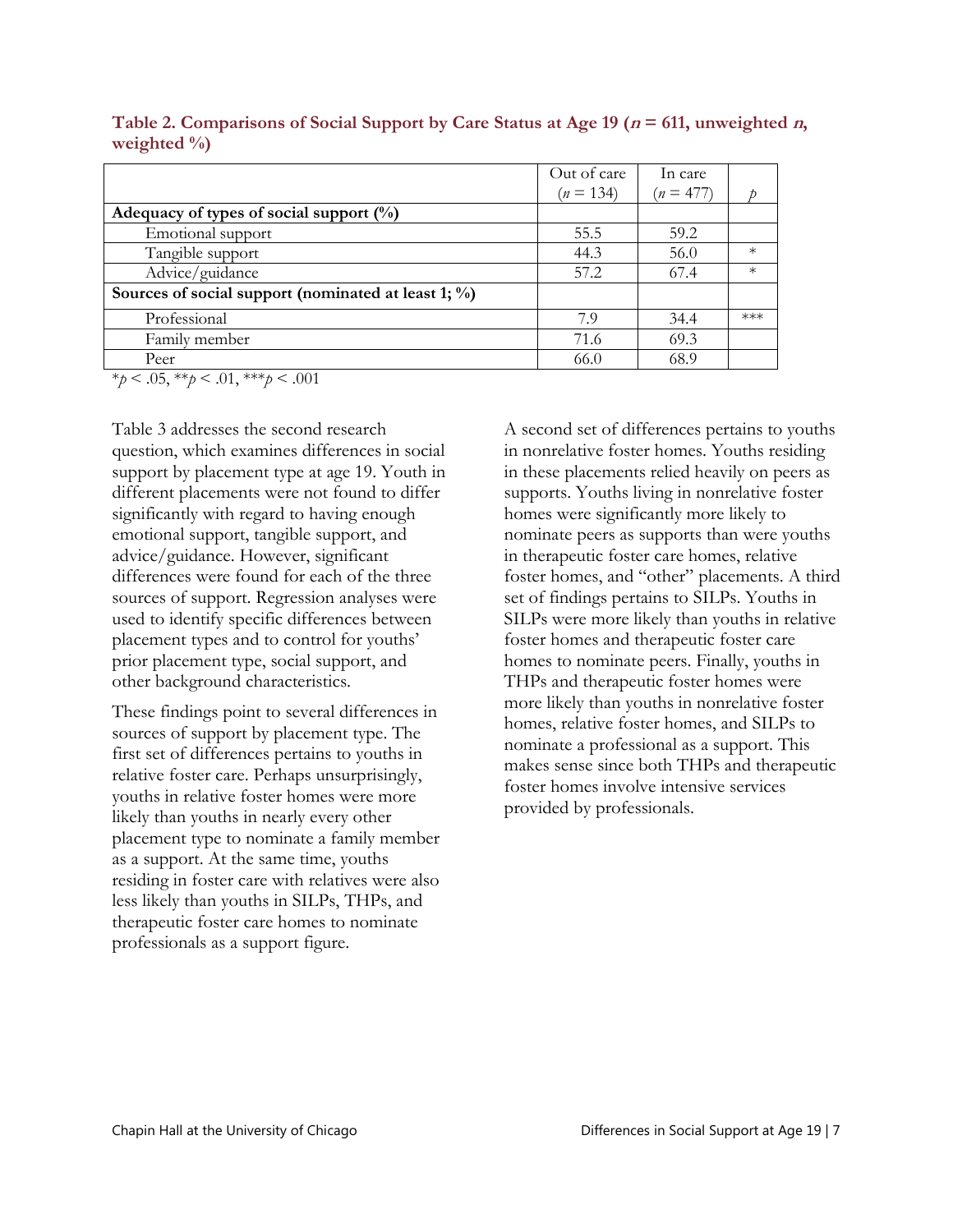| . .                                                 |            |            |             |             |            |            |       |
|-----------------------------------------------------|------------|------------|-------------|-------------|------------|------------|-------|
|                                                     |            |            |             | Trans-      |            |            |       |
|                                                     | Non-       |            |             | itional     |            |            |       |
|                                                     | relative   | Relative   |             | housing     |            |            |       |
|                                                     | foster     | foster     |             | place-      | <b>TFC</b> |            |       |
|                                                     | home       | home       | <b>SILP</b> | ment        | home       | Other      |       |
|                                                     | $(n = 61)$ | $(n = 92)$ | $(n = 142)$ | $(n = 114)$ | $(n = 43)$ | $(n = 25)$ | D.    |
| Adequacy of Types of Social Support (%)             |            |            |             |             |            |            |       |
| Emotional support                                   | 54.1       | 58.1       | 60.8        | 57.4        | 73.3       | 48.6       |       |
| Tangible support                                    | 52.7       | 65.8       | 57.6        | 44.4        | 58.9       | 48.8       |       |
| Advice/guidance support                             | 62.6       | 67.6       | 71.1        | 63.6        | 74.1       | 57.6       |       |
| Sources of Social Support (nominated at least 1; %) |            |            |             |             |            |            |       |
| Professional                                        | 26.1       | 19.8       | 35.9        | 48.9        | 45.3       | 35.2       | $***$ |
| Family member                                       | 51.5       | 83.7       | 71.4        | 62.0        | 67.0       | 70.6       | $**$  |
| Peer                                                | 83.3       | 61.6       | 76.1        | 67.2        | 52.4       | 55.4       | $***$ |
| مله مله<br>$\sim$ 0.1                               |            |            |             |             |            |            |       |

Table 3. Comparisons of Social Support, by Placement Type, at Age 19 among Youth Still in Care ( $n = 477$ , unweighted  $n$ , **weighted %)**

\*\**p* < .01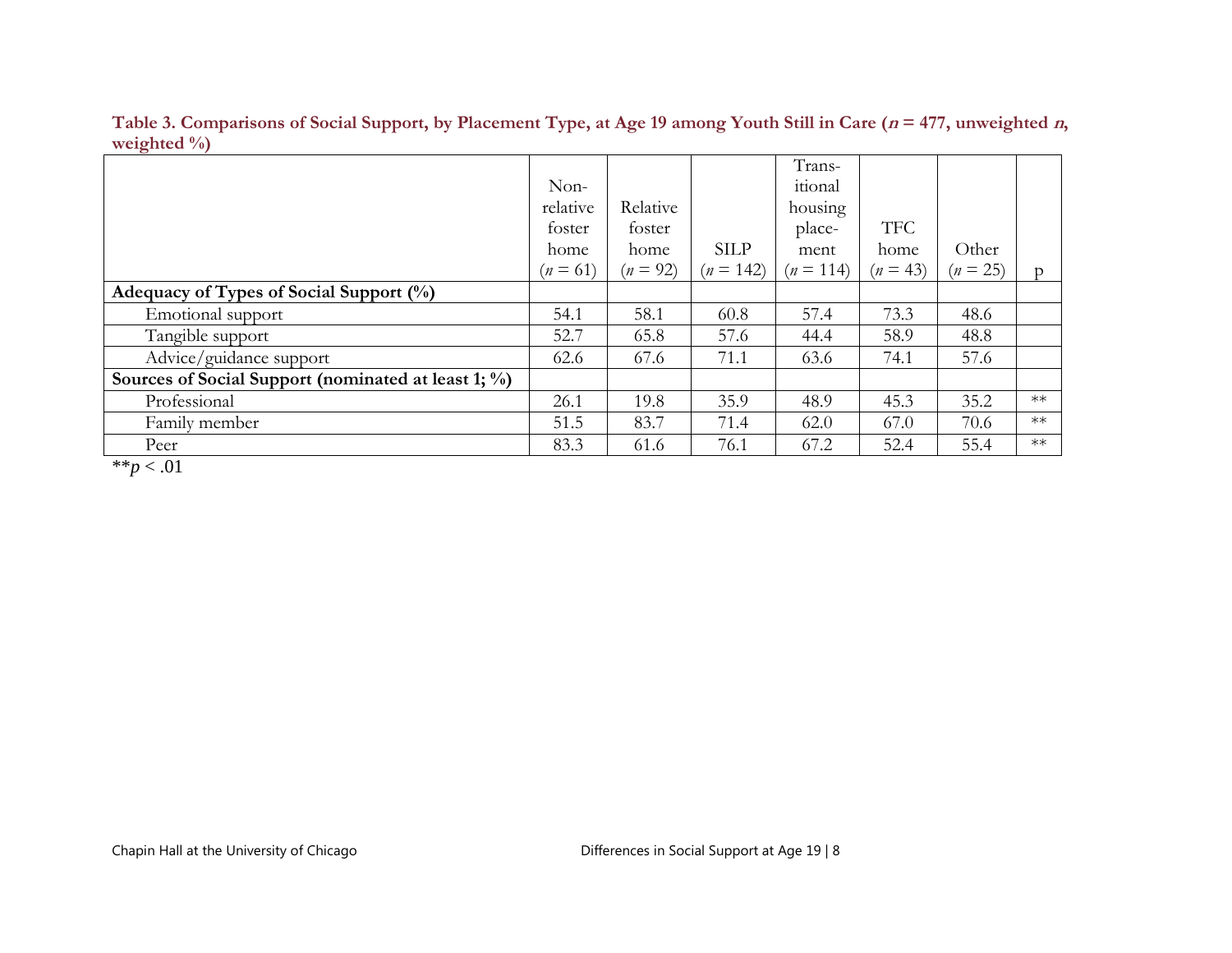# **Limitations**

Several limitations are important to keep in mind when interpreting the findings in this memo. First, while we attempted to control for preexisting characteristics that could account for the relationships between extended care status, placement type, and social support, there may be additional characteristics for which we were not able to statistically control that explain the associations reported in this memo. Relatedly, the causal mechanisms that may underlie the differences in social support by extended care status and placement type were not explored in the present analysis and remain unclear. While our social support measures tap into important dimensions of youths' social networks, there certainly may be other aspects of social support we were not able to study that are important in foster youths' transition to adulthood. Moreover, we are not aware of other studies that used our social support measure with a representative sample of nonfoster youth, so it is not possible to gauge how similar or dissimilar foster youth are to their peers in terms of social support. Finally, the findings of our study of California youth in foster care may not apply well to foster youth in other states with different demographic, policy, and service contexts.

# **Conclusion**

This memo examined social support among youth in the era of extended foster care, exploring differences by extended care status and by foster care placement type. We found that about 40 percent of transition-age foster youths said they did not have enough people to turn to for emotional support, nearly half said they did not have enough people for tangible support, and over 30 percent did not have enough people to give them advice and guidance. The fact that many youths reported having inadequate support in each of the domains we studied calls for renewed efforts

to ensure that these young people have adults they can rely on as they transition to adulthood, regardless of where they happen to be living.

Policies and practices that promote the formation of natural mentors and peer mentors are promising initiatives to augment the social support networks of foster youth. A natural mentor is "a very important nonparental adult that exists in a youth's social network, like a teacher, extended family member, service provider, community member, or coach, who provides ongoing guidance, instruction, and encouragement aimed at developing the competence and character of the young person" (Thompson, Greeson, & Brunsink, 2016, p. 48). Foster youth may be open to strengthening and formalizing the role that these individuals play in their lives, since positive relationships already exist between youth and these individuals. Peer mentoring is another promising initiative, which involves connecting foster youth to foster care alumni who are older, who have positively transitioned to postcare life, and who have undergone training in mentorship and relationship building (Mezey et al., 2017; Middleton, 2012). Foster youth may be particularly receptive to peer mentors since they share the experience of having gone through the foster care system and since their relationship is more egalitarian than that of relationships with other professionals in positions of authority (Mezey et al., 2017).

Consistent with one of the primary justifications for extended foster care, our analyses suggest that allowing youth to remain in foster care into early adulthood connects them to or allows them to remain connected with professionals, and in-care youth were more likely than out-of-care youth to report having adequate tangible support and advice/guidance. Moreover, the placement types used to provide housing for youth perceived to need more adult care and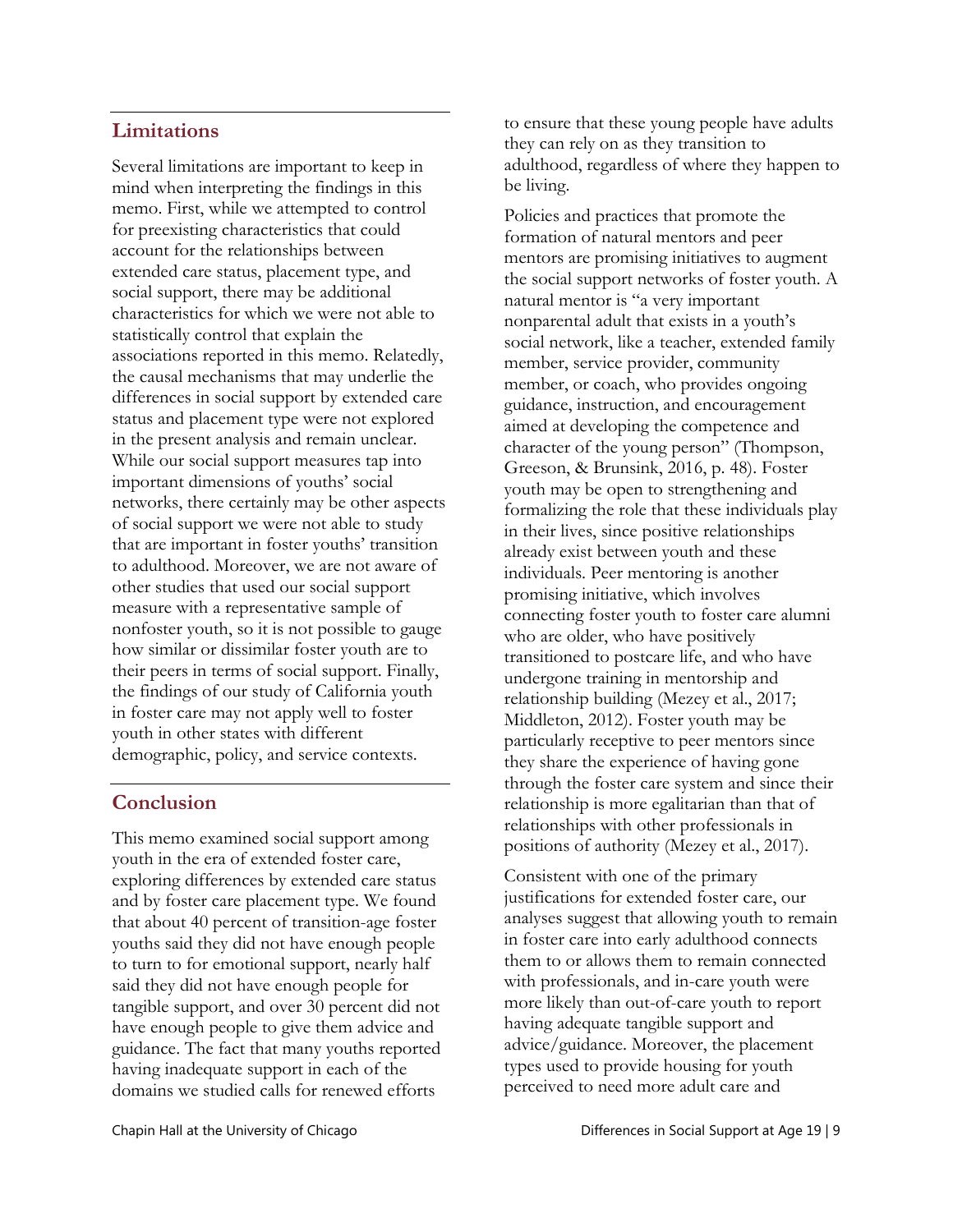supervision (therapeutic foster care homes and THPs) were most strongly associated with connections to professionals, suggesting that these living arrangements may be accomplishing one of their central purposes. Importantly, extended care was not found to be associated with a reduced likelihood of youth identifying relatives as support figures. This finding should help allay the fears of observers concerned that extended foster care may undermine youths' relationships with their families of origin. Extended care was also unrelated to the number of peers youth nominated as supports, suggesting that remaining in care neither enhances nor hinders youths' relationships with peers. While our findings provide cautious support for the recently adopted extended foster care policy, further research is needed to better inform how the policy can help youth acquire and maintain the support they need to succeed as adults. For example, research is needed to rigorously evaluate different kinds of programs and practices within the care system designed to expand or strengthen foster youths' connections to supportive adults. Research is also needed to gather youths' perspectives on their perceived relational needs and on their willingness to engage in different initiatives to increase their social capital (Munson, Smalling, Spencer, Scott, & Tracy, 2010).

Placement type while in extended care was not associated with perceived adequacy of social support, but it was related to the types of individuals youth nominated as support figures. In addition to the link between THPs and therapeutic foster home placements and nominated professionals, a few other findings stand out. Young people in SILPs were more likely to rely on peers and less likely to rely on professionals than were youth in some other placements. This may reflect a tendency of youth in these placements to be better

prepared to live on their own and to need less intensive interaction with professionals. Many youth in SILPs also have roommates, and the experience of living together may strengthen their bonds and lead them to rely on one another for emotional support, advice, and favors. It is important to keep in mind that although youth in SILPs may not have as many pressing needs that require intensive professional attention, they may still face challenges and decisions that would benefit from professional input. For example, youth in SILPs may be more likely to be navigating college or full-time employment for the first time. Thus, it is important for child welfare workers to inquire about obstacles these youth may experience that can impede steps to independent living, and to make referrals when necessary.

Another noteworthy finding pertains to youth who were living with relatives. About one in five youths lived in a relative foster home, and these young people were less likely than youths in some other settings to nominate a professional. Youths residing with families may have less contact with professionals who can connect them to information and resources that are useful in achieving goals such as pursuing higher education, becoming employed, and accessing services. While foster care agencies prioritize placements with relatives when possible, it may also be necessary for child welfare workers to ensure that foster youth living with family are connected to skilled, resourceful professionals.

**Disclaimer**: The findings reported herein were performed with the permission of the California Department of Social Services. The opinions and conclusions expressed herein are solely those of the authors and should not be considered as representing the policy of the collaborating agency or any agency of the California government.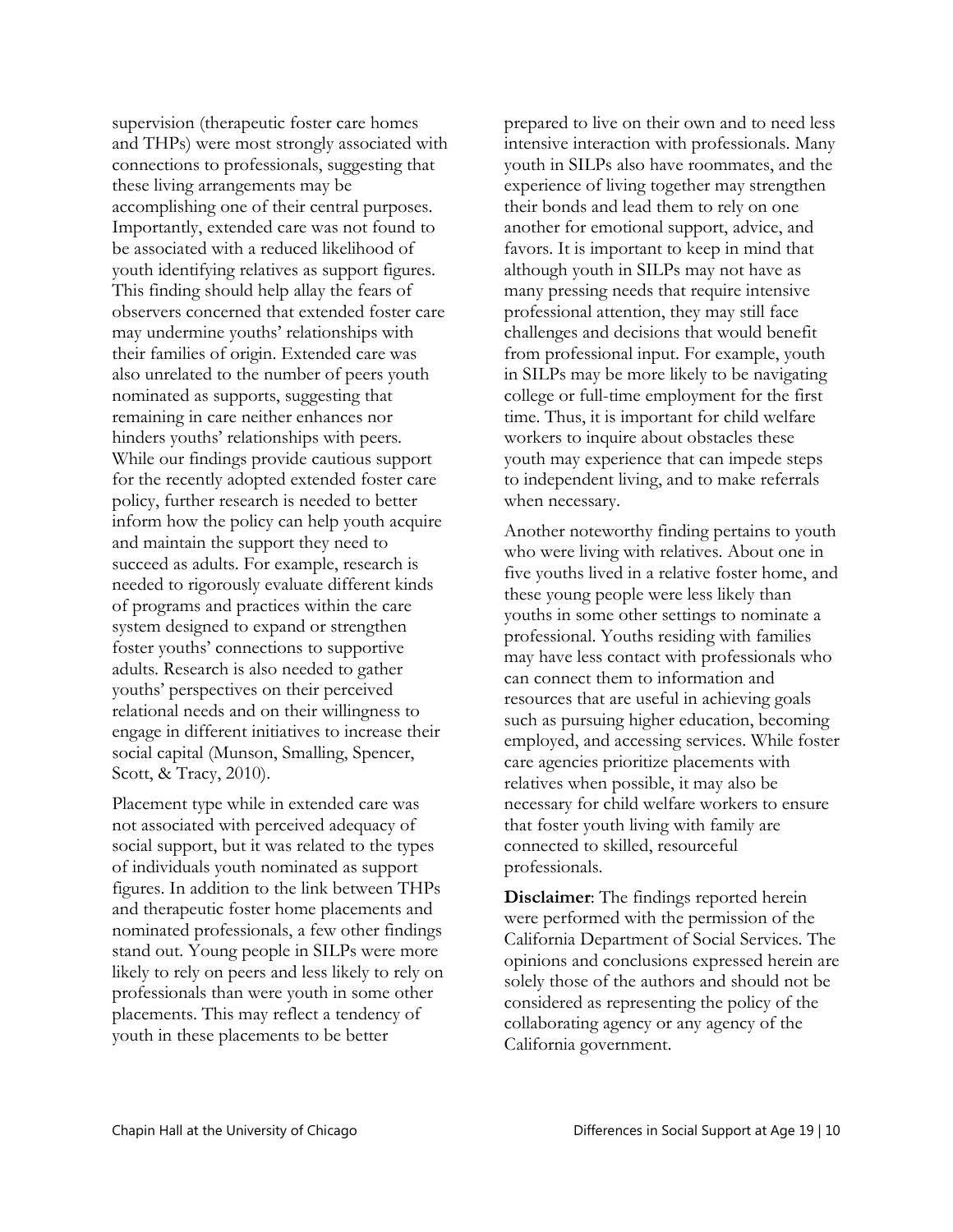## **References**

- Collins, M. E., Paris, R., & Ward, R. L. (2008). The permanence of family ties: Implications for youth transitioning from foster care. *American Journal of Orthopsychiatry*, *78*(1), 54–62.
- Collins, M. E., Spencer, R., & Ward, R. (2010). Supporting youth in the transition from foster care: Formal and informal connections. *Child Welfare*, *89*(1), 125–143.
- Courtney, M. E., Charles, P., Okpych, N. J., Napolitano, L., & Halsted, K. (2014). *Findings from the California Youth Transitions to Adulthood Study(CalYOUTH): Conditions of foster youth at age 17*. Chicago, IL: Chapin Hall at the University of Chicago.
- Courtney, M. E., Dworsky, A. L., Ruth, G., Keller, T., Havlicek, J., & Bost, N. (2005). *Midwest Evaluation of the Adult Functioning of Former Foster Youth: Outcomes at age 19*. Chicago, IL: Chapin Hall Center for Children at the University of Chicago.
- Courtney, M. E., Okpych, N. J., Charles, P., Mikell, D., Stevenson, B., Park, K., . . . Feng. H. (2016). *Findings from the California Youth Transitions to Adulthood Study (CalYOUTH): Conditions of youth at age 19*. Chicago, IL: Chapin Hall at the University of Chicago.
- Daining, C., & DePanfilis, D. (2007). Resilience of youth in transition from out-of-home care to adulthood. *Children and Youth Services Review*, *29*, 1158–1178.
- Fowler, P. J., Toro, P. A., & Miles, B. W. (2009). Aging-out of foster care: Pathways to and from homelessness and associated psychosocial outcomes in young adulthood. *American Journal of Public Health*, *99*, 1453– 1458.
- Gee, C. B., & Rhodes, J. E. (2007). A social support and social strain measure for minority adolescent mothers: A confirmatory factor analytic study. *Child: Care, Health, and Development*, *34*(1), 87–97.
- Hiles, D., Moss, D., Wright, J., & Dallos, R. (2013). Young people's experience of social support during the process of leaving care: A

review of the literature. *Children and Youth Services Review*, *35*(12), 2059–2071.

- Jones, L., & Kruk, E. (2005). Life in government care: The connection of youth to family. *Child & Youth Care Forum*, *34*, 405–421.
- Mezey, G., Robinson, F., Gillard, S., Mantovani, N., Meyer, D., White, S., & Bonell, C. (2017). Tackling the problem of teenage pregnancy in looked‐after children: A peer mentoring approach. *Child & Family Social Work*, *22*(1), 527–536.

Middleton, S. (2012). *Peer mentoring opportunities for looked after children and care leavers*. Edinburgh, Scotland: The Scottish Government. Retrieved from http://www.gov.scot/Publications/2012/06/ 1483/1

- Munson, M. R., Smalling, S. E., Spencer, R., Scott, L. D., & Tracy, E. M. (2010). A steady presence in the midst of change: Non-kin natural mentors in the lives of older youth exiting foster care. *Children and Youth Services Review*, *32*(4), 527–535.
- Okpych, N. J., Feng, H., Park, K., Torres-García, A., & Courtney, M. E. (2018). Living situations and social support in the era of extended foster care: A view from the U.S. *Longitudinal and Life Course Studies, 9*(1), 6–29.
- Perez, B. F., & Romo, H. D. (2011). ''Couch surfing'' of Latino foster care alumni: Reliance on peers as social capital. *Journal of Adolescence*, *34*, 239–248.
- Samuels, G. M., & Pryce, J. M. (2008). "What doesn't kill you makes you stronger": Survivalist self-reliance as resilience and risk among young adults aging out of foster care. *Children and Youth Services Review*, *30*(10), 1198– 1210.
- Stein, M. (2008). Resilience and young people leaving care. *Child Care in Practice*, *14*(1), 35–44.
- Thompson, A. E., Greeson, J. K., & Brunsink, A. M. (2016). Natural mentoring among older youth in and aging out of foster care: A